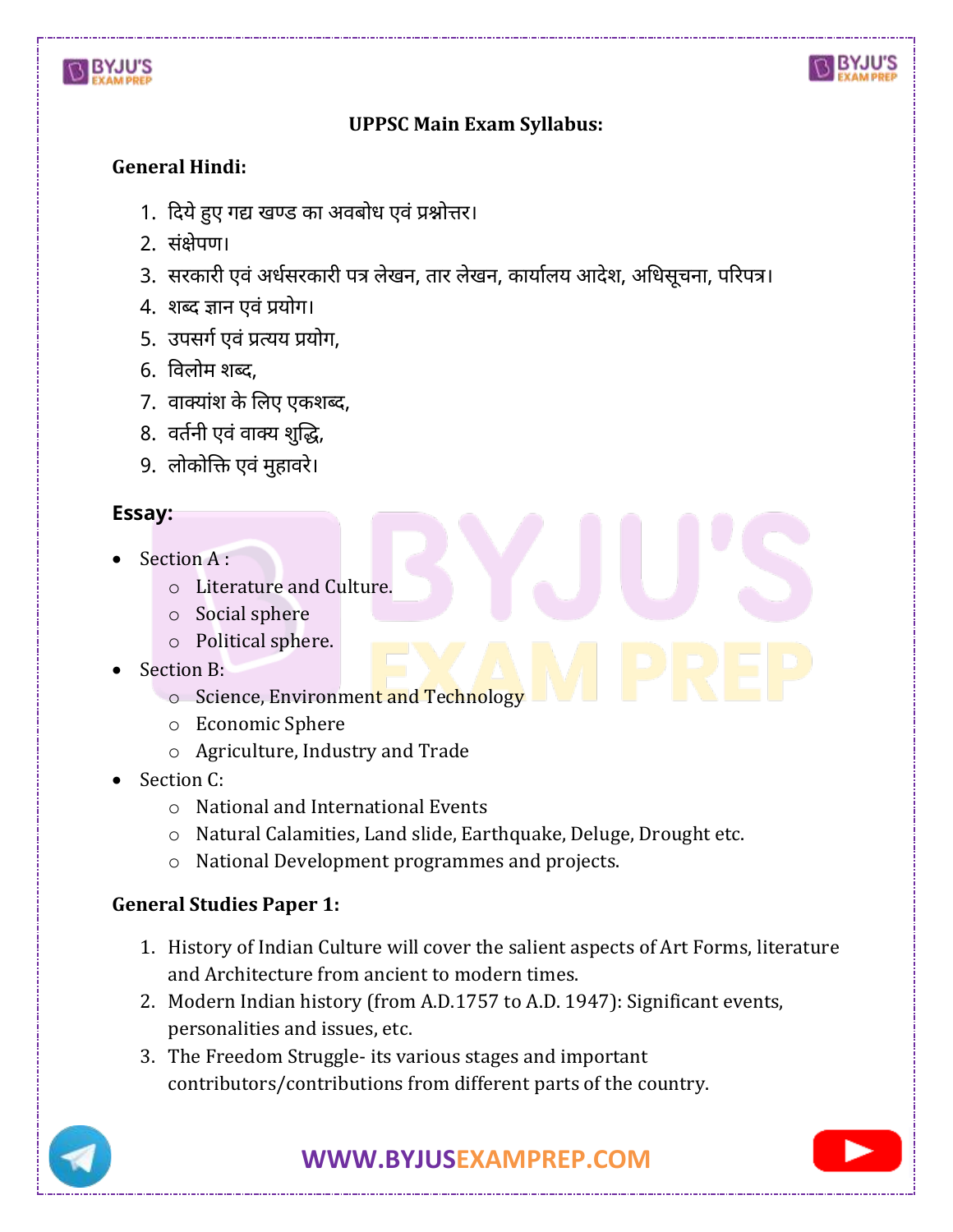

- 4. Post-independence consolidation and reorganization within the country (till 1965A.D.).
- 5. History of the world will include events from 18th century to middle of the 20th century such as French revolution of 1789, industrial revolution, World Wars, redraw of national boundaries, Socialism, Nazism, Fascism etc-their forms and effect on the society.
- 6. Salient features of Indian Society and culture.
- 7. Role of Women in society and women's organization, population and associated issues, poverty and developmental issues, urbanization, their problems and their remedies.
- 8. Meaning of liberalization, privatization and globalization and their effects on economy, polity and social structure.
- 9. Social empowernment, communalism, regionalism & secularism.
- 10.Distribution of major natural resources of World- Water, Soils, Forests in reference to South and South-East Asia with special reference to India. Factors responsible for the location of industries (with special reference to India).
- 11.Salient features of Physical Geography- Earthquake, Tsunami, Volcanic activity, Cyclone, Ocean Currents, winds and glaciers.
- 12. Oceanic resources of India and their potential.
- 13. Human migration-refugee problem of the World with focus on India.
- 14.Frontiers and boundaries with reference to Indian sub-continent.
- 15.Population and Settlements- Types and Patterns, Urbanization, Smart Cities and Smart Villages.
- 16.Specific knowledge of Uttar Pradesh History, Culture, Art, Architecture, Festival, Folk-Dance, Literature, Regional Languages, Heritage, Social Customs and Tourism.
- 17. Specific knowledge of U.P.- Geography- Human and Natural Resources, Climate, Soils, Forest, Wild-Life, Mines and Minerals, Sources of Irrigation.

# **General Studies Paper 2:**

1. Indian Constitution- historical underpinnings, evolution, features, amendments, significant provisions and basis structure, Role of Supreme Court in evolution of basic provisions of Constitution.

**IN BYJU'S**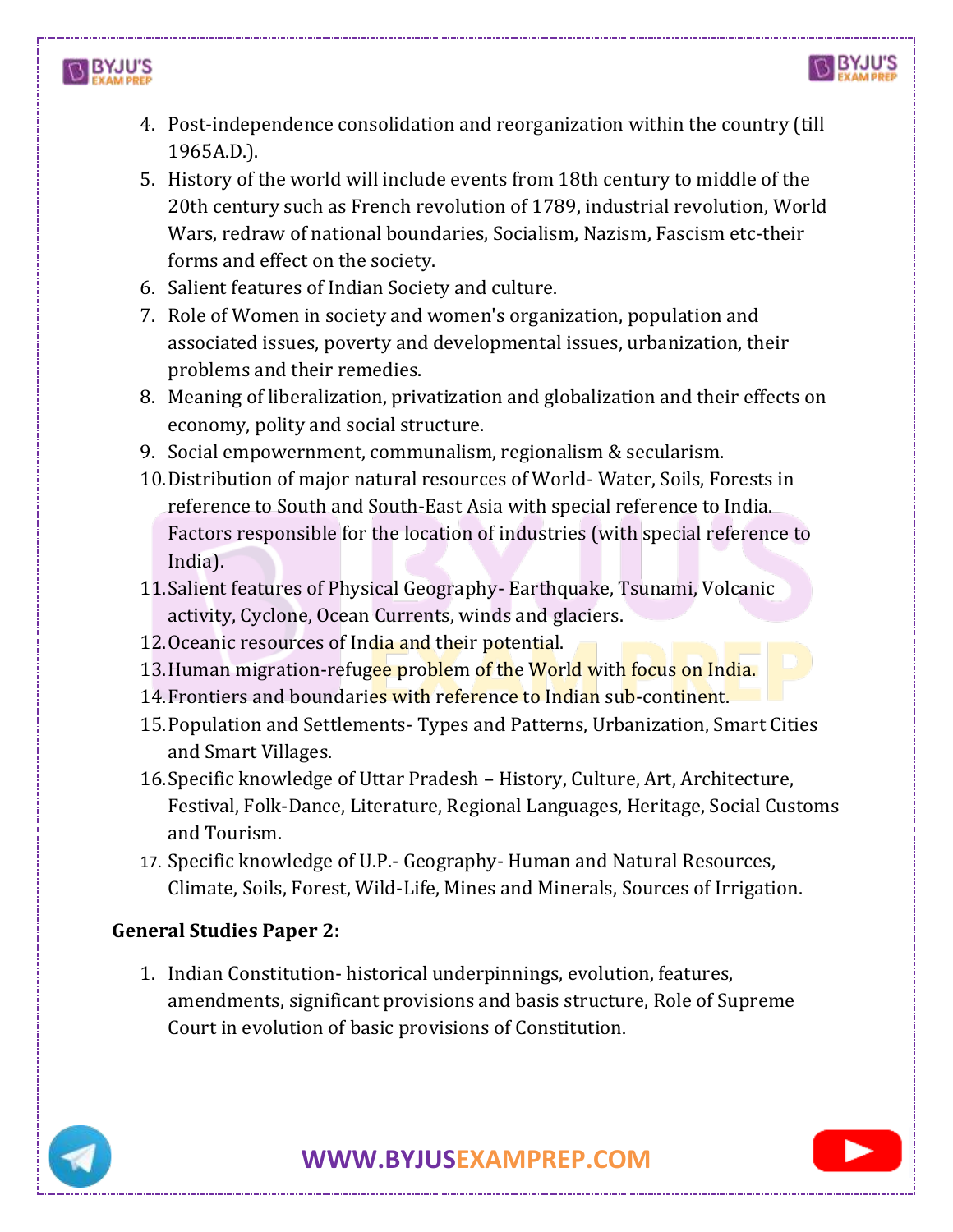



- 2. Functions and responsibilities of the Union and the States: issues and challenges pertaining to the federal structure, devolution of powers and finances up to local levels and challenges therein .
- 3. Role of Finance Commission in Centre- State financial relations.
- 4. Separation of powers, dispute redressal mechanisms and institutions. Emergence and use of alternative dispute redressal mechanisms.
- 5. Comparison of the Indian constitutional scheme with that of other major democratic countries.
- 6. Parliament and State legislatures- structure, functioning, conduct of business, powers and privileges and concerned issues.
- 7. Structure, organization and functioning of the Executive and the Judiciary: Ministries and Departments of the Government, Pressure groups and formal/informal associations and their role in the Polity. Public Interest Litigation (PIL).
- 8. Salient features of the Reperesentation of People's Act.
- 9. Appointment to various Constitutional posts, Powers, functions and their responsibilities.
- 10.Statutory, regulatory and various quasi-judicial bodies including NITI Aayog, their features and functioning.
- 11. Government policies and interventions for development in various sectors and issues arising out of their design, implementation and Information Communication Technology (ICT).
- 12.Development processes- the role of Non Governmental Organizations (NGOs), Self Help Groups (SHGs), various groups and associations, donors, charities, institutional and other stakeholders.
- 13.Welfare schemes for vulnerable sections of the population by the Centre and States and the performance of these schemes, mechanisms, laws, institutions and Bodies constituted for the protection and betterment of these vulnerable sections.
- 14.Issues relating to development and management of Social Sector/Services relating to Health, Education , Human Resources.
- 15.Issues relating to poverty and hunger, their implication on body politic.
- 16.Important aspects of governance. Transparency and accountability, egovernance applications, models, successes, limitations, and potential, citizens, charters and institutional measures.
- 17.Role of Civil Services in a democracy in the context of emerging trends.
- 18.India and its relationship with neighbouring Countries.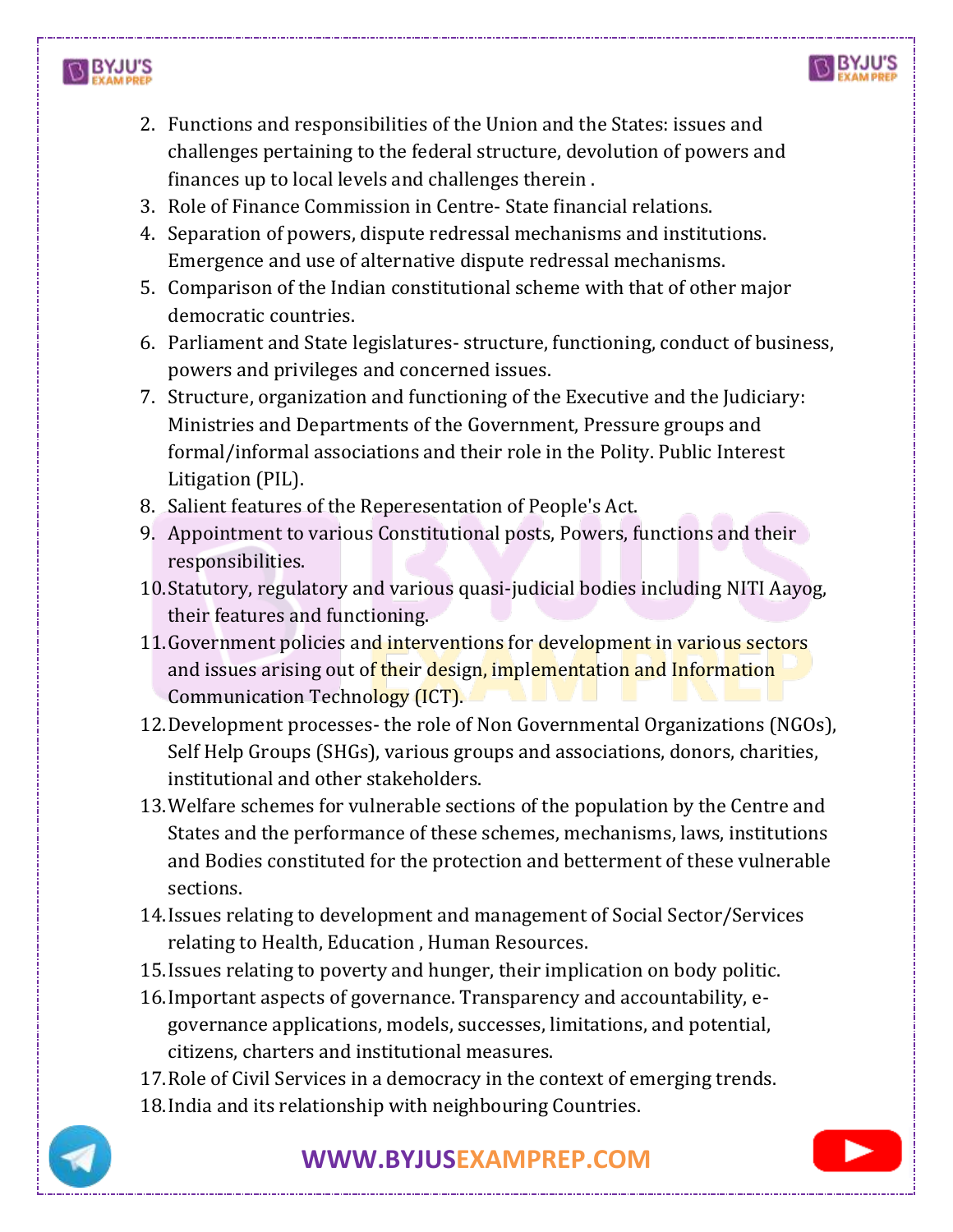



- 19.Bilateral, Regional and Global groupings and agreements involving India and/ or affecting India's interest.
- 20.Effect of policies and politics of developed and developing countries on India's interests- Indian diaspora.
- 21.Important International Institutions, Agencies their structure, mandate and functioning.
- 22.Specific knowledge of Uttar Pradesh regarding Political, Administrative, Revenue and Judicial System.
- 23.Current affairs and events of Regional, State, National and International importance.

# **General Studies Paper 3:**

- 1. Economic planning in India, objectives and achievements. Role of NITI Aayog, Pursuit of Sustainable Development Goals (SDG's).
- 2. Issues of Poverty, Unemployment, Social justice and inclusive growth.
- 3. Components of Government Budgets and Financial System.
- 4. Major Crops, Different types of irrigation and irrigation systems, storage, transport and marketing of agricultural produce, e-technology in the aid of farmers.
- 5. Issues related to direct and indirect farm subsidies and minimum support prices, Public Distribution System- objectives, functioning, Limitations, revamping, issues of buffer stocks and food security, Technology missions in agriculture.
- 6. Food processing and related industries in India- scope and significance, location, upstream and downstream requirements, supply chain management.
- 7. Land reforms in India since independence.
- 8. Effects of liberalization and globalization on the economy, changes in industrial policy and their effects on industrial growth.
- 9. Infrastructure: Energy, Ports, Roads,Airports, Railways etc.
- 10.Science and Technology-developments and applications in everyday life and in National Security, India's Science and Technology policy.
- 11.Achievements of Indians in science & technology, indigenization of technology. Developments of New technologies, transfer of technology, dual and critical use technologies.



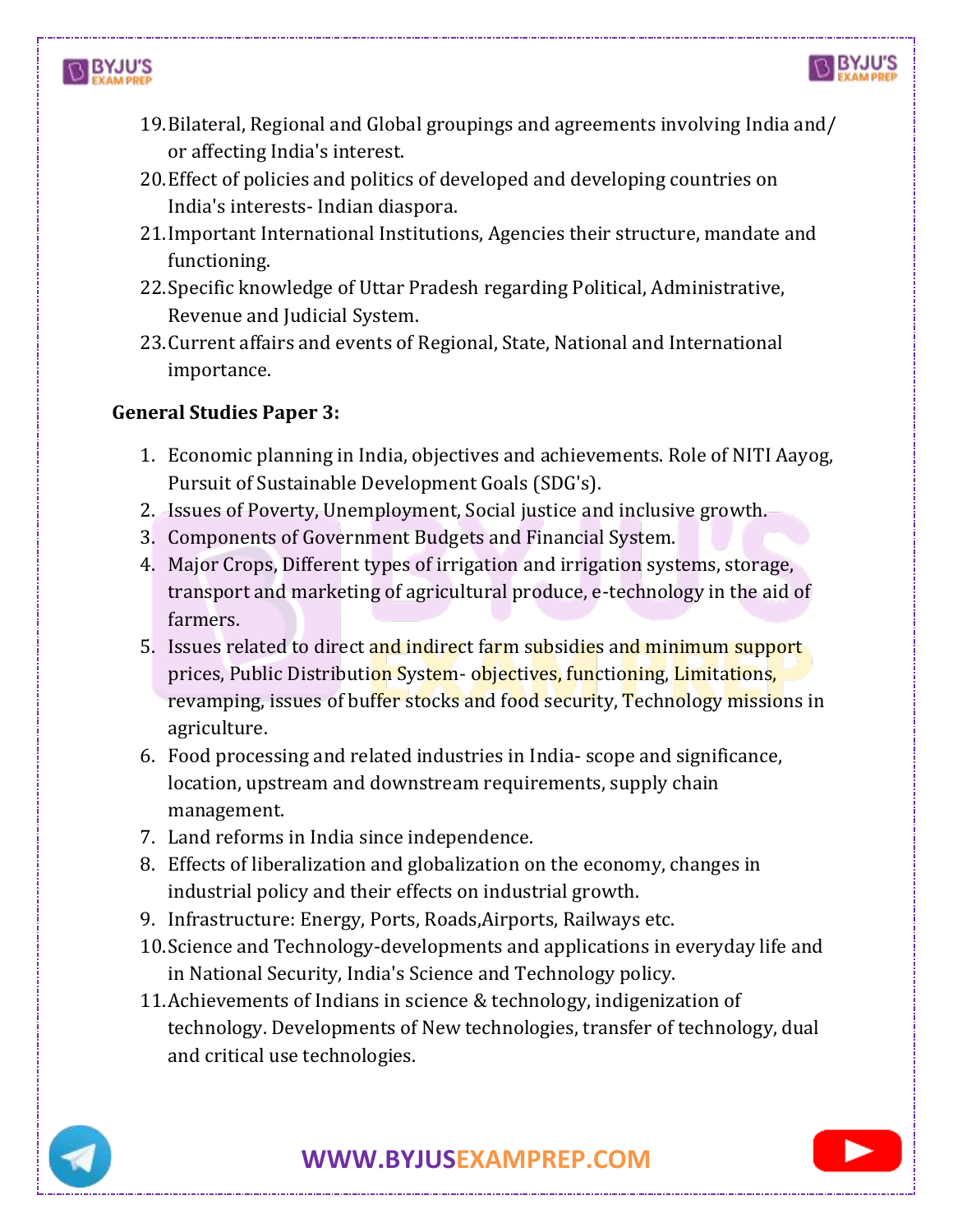



- 13.Environmental security and Ecosystems, Conservation of Wild life, Biodiversity, Environmental pollution and degradation, environmental impact assessment,
- 14.Disaster as a Non-traditional security and safety challenge, disaster mitigation and management.
- 15.Challenges of International Security: Issues of Nuclear proliferation, Causes and spread of extremism, Communication networks, role of media and social networking, Basics of cyber security, money laundering and human trafficking.
- 16.India's internal security challenges: Terrorism, corruption, insurgency and organized crimes.
- 17.Role, kind and mandate of security forces, Higher defense organizations in India
- 18.Specific knowledge of Uttar Pradesh Economy:- Overview of UP Economy: State Budgets. Importance of Agriculture, Industry, Infrastructure and physical resources. Human Resources and Skill development. Government Programmes and Welfare Schemes.
- 19.Issues inAgriculture, Horticulture, Forestry andAnimal Husbandry.
- 20.Law and Order and Civil Defence with special reference to U.P.

## **General Studies Paper 4:**

- 1. **Ethics and Human Interface:** Essence, determinants and consequences of Ethics in human action, dimensions of ethics, ethics in private and public relationships. Human Values-lessons from the lives and teachings of great leaders, reformers and administrators, role of family, society and educational institutions in inculcating values.
- 2. **Attitude:** Content, structure, function, its influence and relation with thought and behavior, moral and political attitudes, social influence and persuasion.
- 3. Aptitude and foundational values for Civil Service, integrity, impartiality and nonpartisanship, objectivity, dedication to public services, empathy, tolerance and compassion towards the weaker-sections.